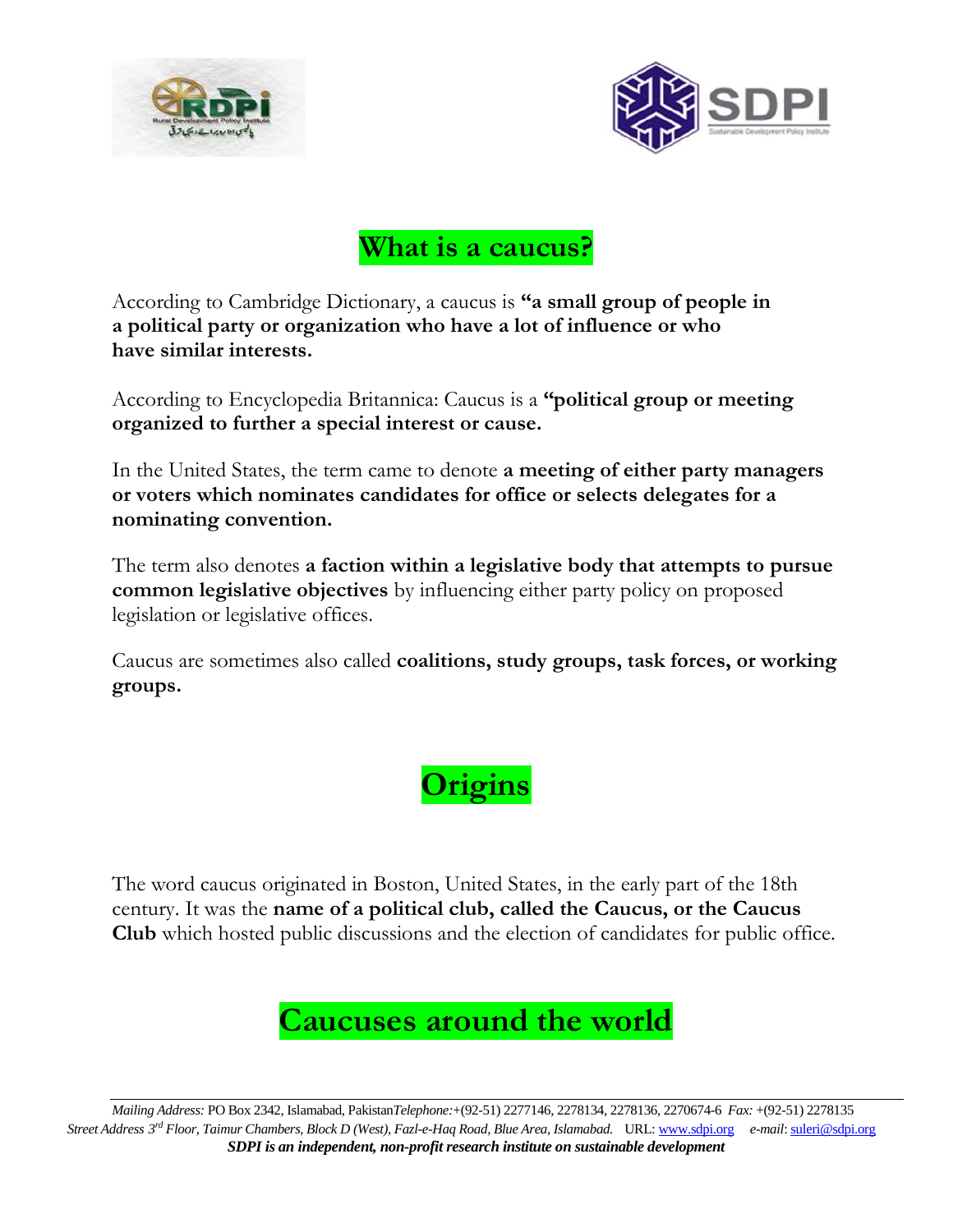



The United States Congress has scores of caucuses. They cover a diverse range of subjects and issues and include **5G caucus, Access to Legal Aid caucus**, **Addiction, Treatment and Recovery caucus**, **American Sikh Caucus, Cement Caucus, Climate Solutions Caucus, Coal Caucus, Fragrance Caucus, Friends of Egypt Caucus.** 

Many other countries have also started establishing parliamentary caucuses. Some recent examples include:

Rwandan Women Parliamentary Forum

The Uganda Women Parliamentarians Association was instrumental to lobbying for The Indonesian Women's Political Caucus (KPPI) working with women's NGOs In Brazil, the women's caucus votes as a bloc. This has allowed them to pass a quota

**Caucuses in Pakistan**

A **women parliamentary caucus** has been working in Pakistan since 2008. It was the first of its cross-party forum dedicated to make legislative interventions on women's rights issues. It includes **all the women members** of the National and the Senate; has a rotating presidium which changes in every election cycle; and has a **12 member governing council** that has representation from all the main parliamentary parties as well as both the houses of the parliament.

A **Senate Caucus on climate change** has also been working since 2008. It is **headed by PPP Senator Sherry Rehman.** 

A **Sustainable Development Goals Task Force** has been set up in recent years. It is headed by Riaz Fatiana and has 47 members including **such political adversaries as Akhtar Mengal, Shahzain Bugti, Maulana Asad Mehmood** and such technocrats as Andleeb Abbas and Ayesha Ghaus Pasha



*Mailing Address:* PO Box 2342, Islamabad, Pakistan*Telephone:*+(92-51) 2277146, 2278134, 2278136, 2270674-6 *Fax:* +(92-51) 2278135 *Street Address 3 rd Floor, Taimur Chambers, Block D (West), Fazl-e-Haq Road, Blue Area, Islamabad.* URL[: www.sdpi.org](http://www.sdpi.org/) *e-mail*[: suleri@sdpi.org](mailto:vaqar@sdpi.org) *SDPI is an independent, non-profit research institute on sustainable development*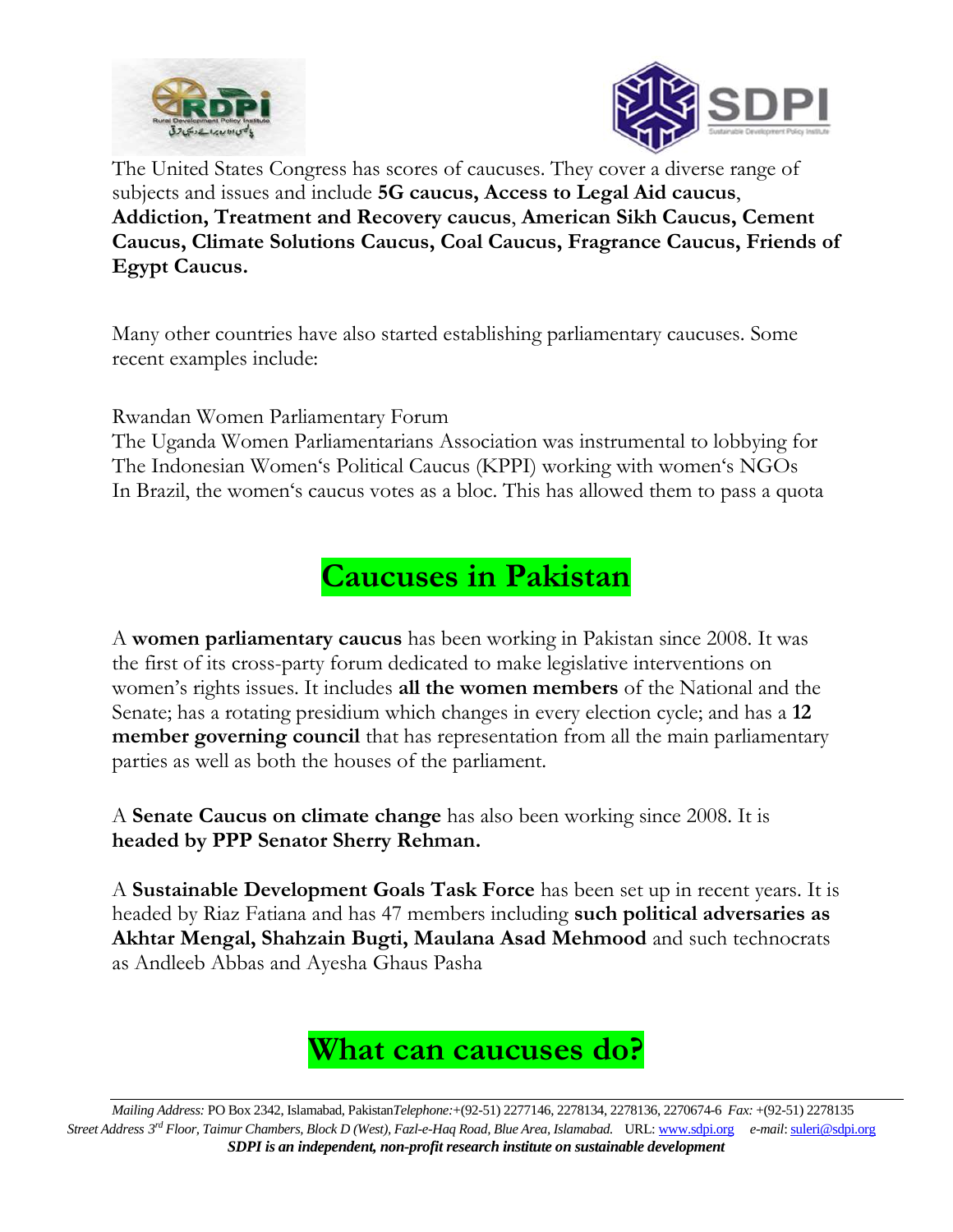



According to GSDRC, a partnership of research institutes, think-tanks and consultancy organizations, **[gsdrc.org](http://gsdrc.org/docs/open/hd593.pdf)**, caucuses can undertake the following functions:

- Influencing government and political processes by helping to shape the agenda and by providing information and advocacy;
- Raising awareness of an issue by acting as a catalyst for communication between government and civil society, and by providing information and advocacy;
- Acting as a watchdog that concerned individuals and groups are aware when relevant legislation is up for review;
- Providing a platform for members of caucuses to act as spokespeople for their issues, thereby streamlining information and raising awareness;
- Providing oversight of the budget;
- Promoting the legislative implications of international human rights instruments;
- Ensuring that relevant legislation is enforced.

### **The achievements of caucuses?**

The caucuses can achieve a lot as is obvious from the **performance of the of women parliamentary caucus in Pakistan.** Over the last three years, it has

- Managed to get **four acts of parliament passed**. These include:
- a) The Zainab Alert, [Response](http://www.na.gov.pk/uploads/documents/1591608391_324.pdf) and Recovery Act, 2020
- b) The [Enforcement](http://www.na.gov.pk/uploads/documents/1584020565_708.pdf) of Women's Property Rights Act, 2020
- c) The [Islamabad](http://www.na.gov.pk/uploads/documents/1601028302_229.pdf) Capital Territory Rights of Persons with Disability Act, 2020

*Mailing Address:* PO Box 2342, Islamabad, Pakistan*Telephone:*+(92-51) 2277146, 2278134, 2278136, 2270674-6 *Fax:* +(92-51) 2278135 *Street Address 3 rd Floor, Taimur Chambers, Block D (West), Fazl-e-Haq Road, Blue Area, Islamabad.* URL[: www.sdpi.org](http://www.sdpi.org/) *e-mail*[: suleri@sdpi.org](mailto:vaqar@sdpi.org) *SDPI is an independent, non-profit research institute on sustainable development*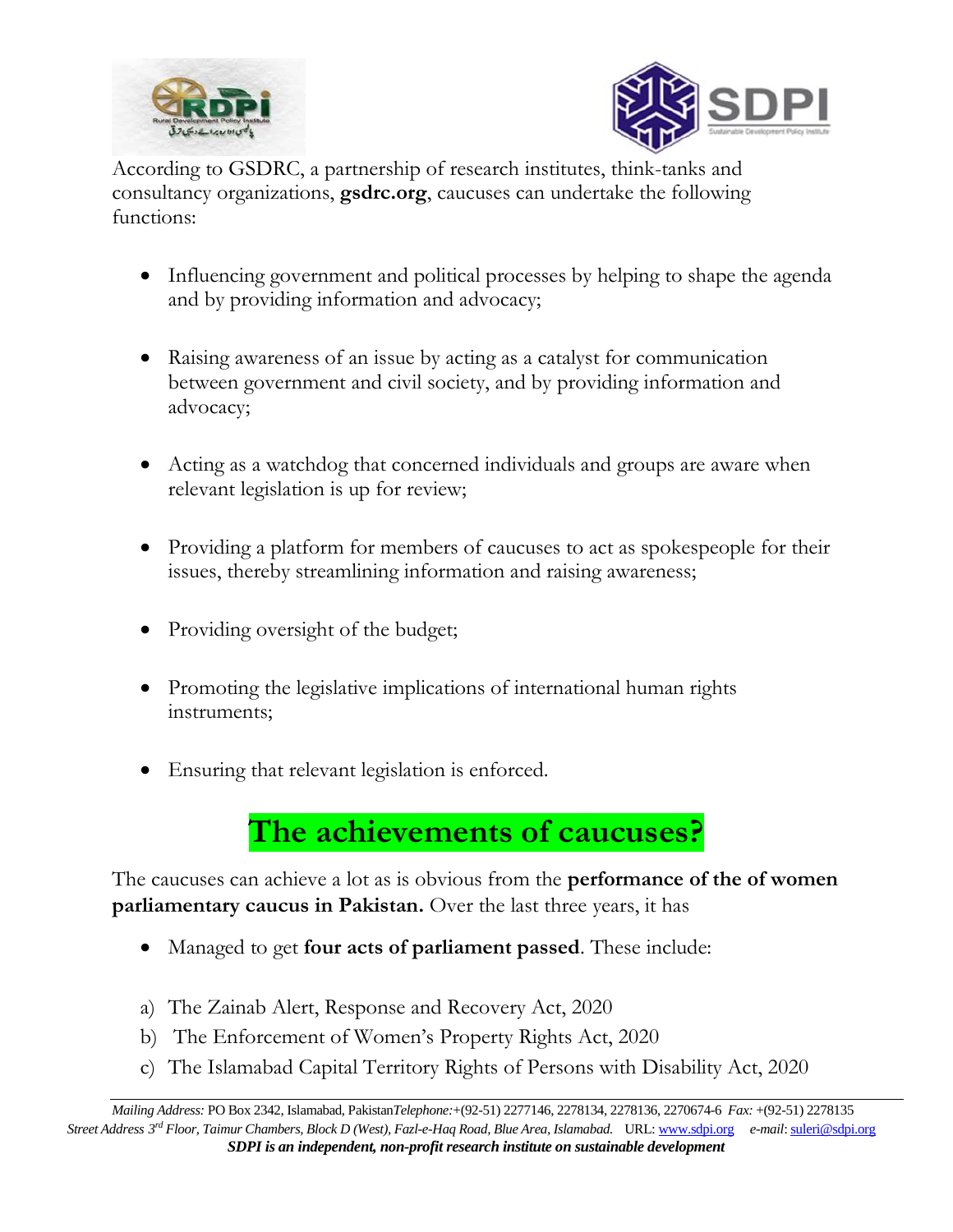



- Managed to have **one bill passed by the National Assembly and two bills passed by Senate.**
- Managed to introduce **seven bills in Senate.**
- Managed to **introduce 30 bills in the National Assembly,** including four by the government and 26 as private member bills.

# **Challenges**

There is always distrust among caucus members coming from different parties. This is particularly so in the extremely polarized and highly fractured Pakistani politics. One ways of addressing this challenge is to develop an inclusive leadership mechanism based on a consultative and collaborative decision-making. In the US Congress, for instances, some caucuses have co-chairs belonging to both the parties.

It is often difficult for caucus members to agree on the best way of addressing disagreements and differences. This challenge can also be addressed through a consultative, collaborative and inclusive leadership mechanism.

Caucuses face administrative and financial barriers and often lack support from parliamentary leaderships. The first part of this challenge can be addressed though secretarial support to be offered by RDPI and SDPI. The other part will be addressed once the caucus starts making itself heard with its legislative interventions and initiatives.

## **Lessons learnt**

The very fact that parliamentarians have organized around a particular issue in the form of a caucus increases the visibility and legitimacy of that issue.

*Mailing Address:* PO Box 2342, Islamabad, Pakistan*Telephone:*+(92-51) 2277146, 2278134, 2278136, 2270674-6 *Fax:* +(92-51) 2278135 *Street Address 3 rd Floor, Taimur Chambers, Block D (West), Fazl-e-Haq Road, Blue Area, Islamabad.* URL[: www.sdpi.org](http://www.sdpi.org/) *e-mail*[: suleri@sdpi.org](mailto:vaqar@sdpi.org) *SDPI is an independent, non-profit research institute on sustainable development*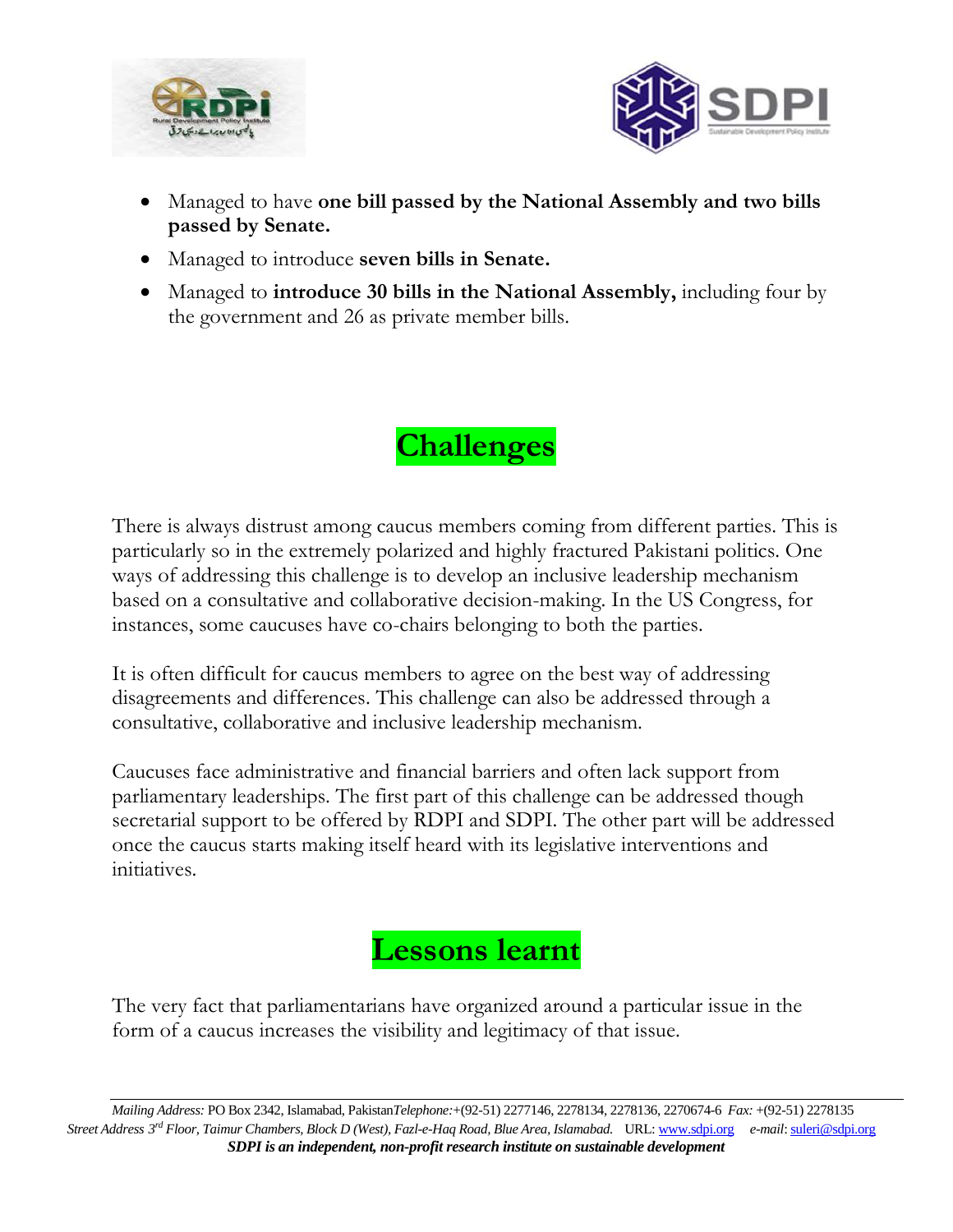



Caucuses have to address tendencies of the majority-group leadership of the various political parties to inject partisan politics into caucus work. It is important, therefore, to have a limited and well-articulated agenda covering only those issues that are of common interest to all involved political groupings -- -- without issues that will cause cross-party disputes.

Non-partisan leadership of these caucuses can be difficult to achieve, but is essential.

Care should be taken to be as inclusive among the parties as possible.

## **Why do we need a caucus on renewable energy?**

A UNDP guide for parliamentarians across the world emphasizes the need for asking the following questions by the members of cross-party parliamentary forums:

■ To what extent are we meeting the population's energy needs? What percentage of the population remains without secure energy access?

■ Is intermittency an issue? If so, on what scale, and to what extent is this deterring economic development and investments?

■ To what extent has rural electrification been achieved? In what region(s) do problems persist, and what solutions have been (or are being) proposed?

■ What do projections indicate with regards to future energy demands? Will we be able to meet growing energy needs with our current generation capacity? How much added capacity do we expect to need, and what strategies are in place to secure this?

The guide then stresses upon the fact that **renewable energy will transform economies** the world over in the coming years. It states that the **countries and communities that embrace the potential of new technology** to bring the benefits of electricity to their citizens, while simultaneously reducing carbon emissions, **will see their economies grow**. This is because renewable energy technologies **promote human development by stimulating economic development, mitigating climate change, contributing to energy security and providing important health benefits.**